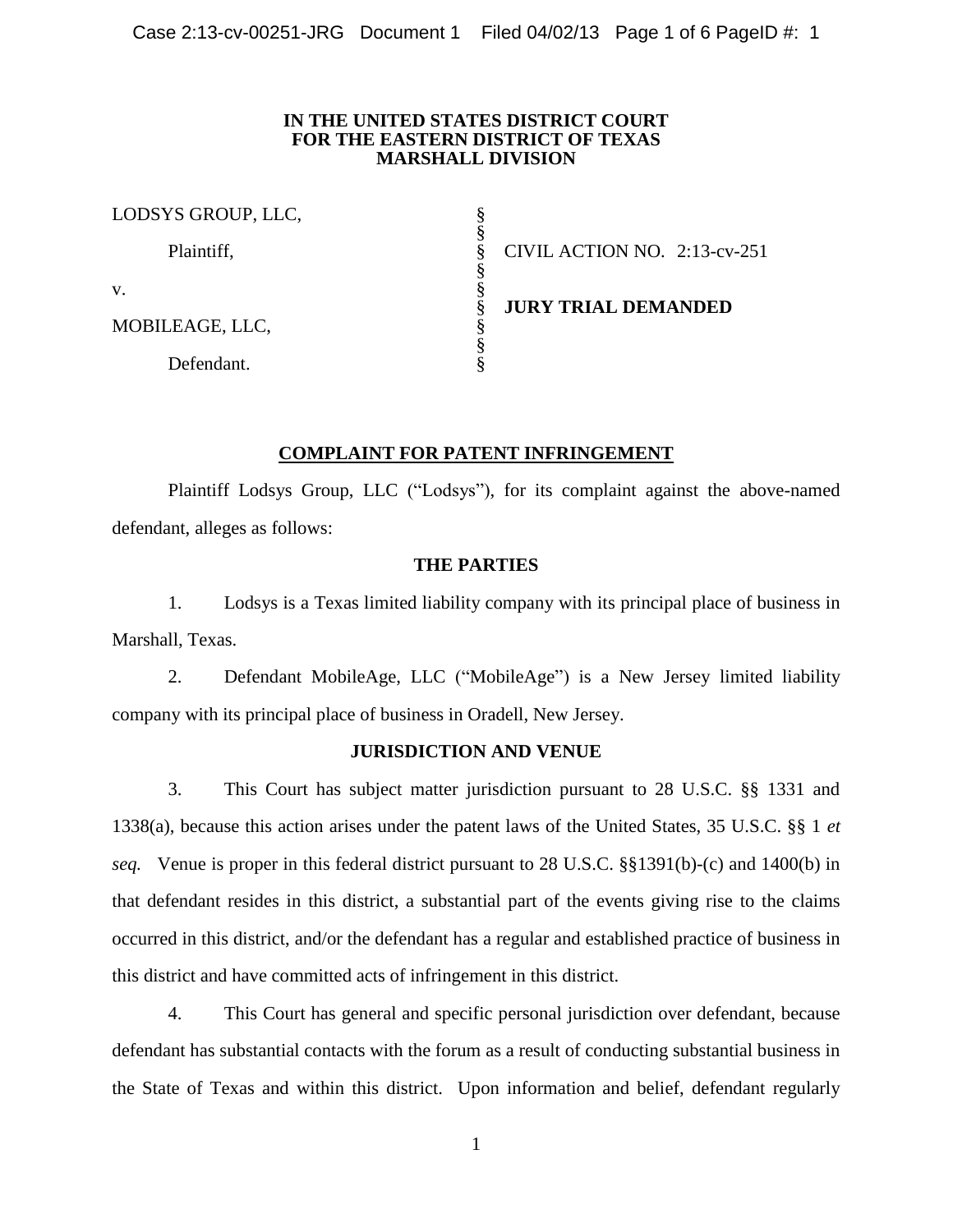solicits business in the State of Texas and this district; derives revenue from products and/or services provided to individuals residing the State of Texas and this district; conducts business utilizing the claimed systems and methods with and for customers residing in the State of Texas and this district; and provides and/or markets products and services directly to consumers in the State of Texas and this district.

## **INFRINGEMENT OF U.S. PATENT NO. 7,620,565**

5. On November 17, 2009, U.S. Patent No. 7,620,565 (the "'565 patent") was duly and legally issued for a "Customer-Based Product Design Module." A true and correct copy of the '565 patent is attached hereto as Exhibit A. Lodsys is the owner by assignment of all rights, title, and interest in and to the '565 patent.

6. On information and belief, MobileAge has infringed directly, indirectly, literally, under the doctrine of equivalents, contributorily, and/or through the inducement of others (including but not limited to users of MobileAge's applications), one or more of the claims of the '565 patent. On information and belief, MobileAge manufactures, uses, sells, imports, and/or offers to sell infringing products and/or services — including but not limited to MobileAge's applications such as Shanghai Mahjong — which infringe at least claims 1, 15, and 27 of the '565 patent under 35 U.S.C. § 271.

7. Prior to filing this complaint, Lodsys informed MobileAge of the patents-in-suit and offered to enter into a licensing arrangement that would allow MobileAge to continue practicing the inventions claimed in patents-in-suit. MobileAge, however, chose not to enter into a licensing agreement. Instead, with knowledge of the patents-in-suit and disregard for Lodsys' patent rights, MobileAge chose to continue its infringement. On information and belief, MobileAge continued its infringement despite an objectively high likelihood that its actions constituted infringement of a valid patent (*i.e.*, the '565 patent). MobileAge was made aware and, therefore, knew of the risk that it infringed the '565 patent. Accordingly, MobileAge acted knowingly, willfully, and with intent to infringe the patents-in-suit.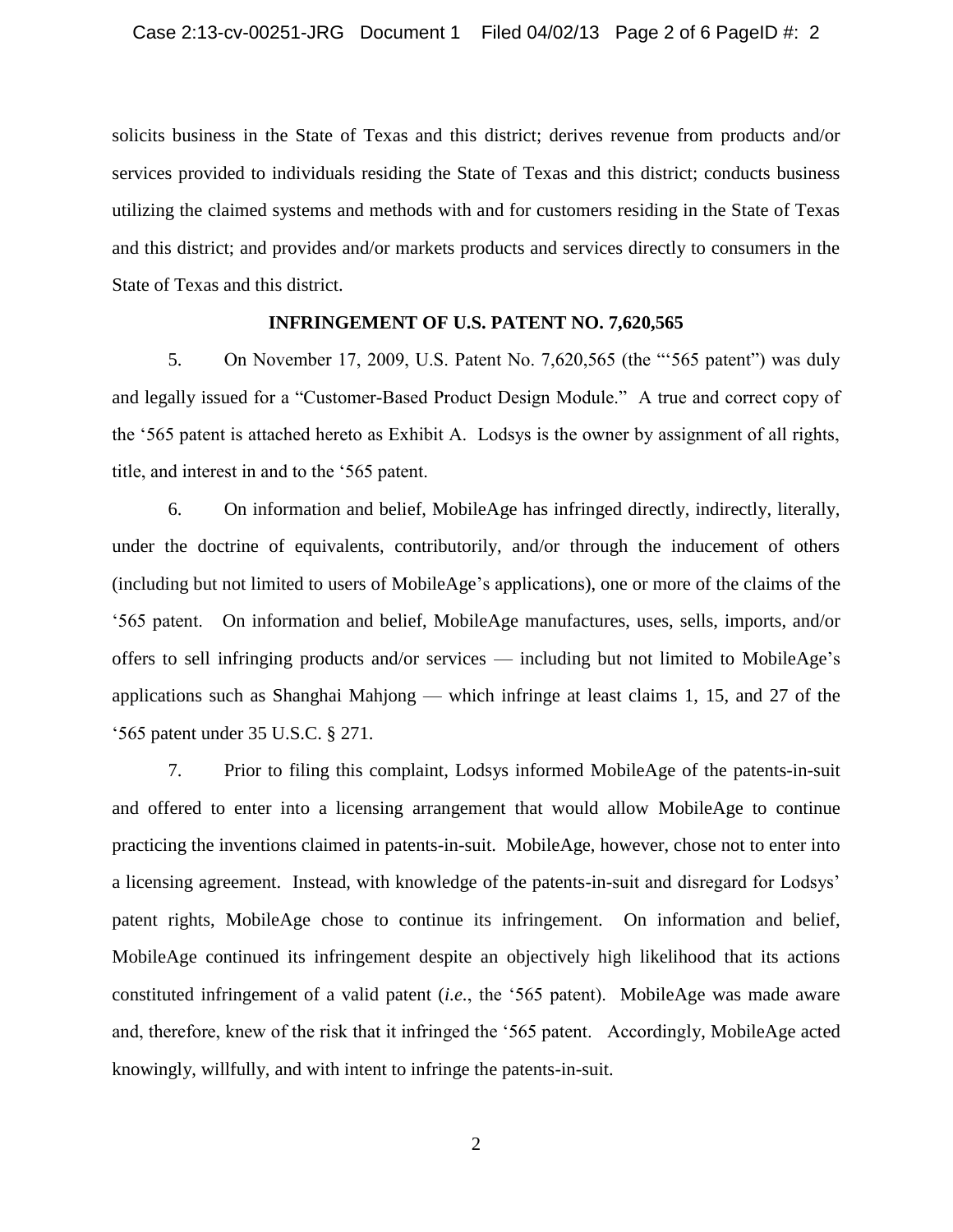8. Based on the information presently available to Lodsys absent discovery, and in the alternative to direct infringement, MobileAge is liable for indirect infringement of the '565 patent by inducing infringement and contributing to direct infringement of the '565 patent by others (*e.g.*, end users of MobileAge's applications, including Shanghai Mahjong).

9. At least from the time MobileAge received notice from Lodsys, MobileAge has purposely and voluntarily made its applications available to customers, with the expectation that its applications will be used by end users within the Eastern District of Texas. On information and belief, and in the alternative to direct infringement, MobileAge has thereby induced the end users of its applications within the Eastern District of Texas to infringe one or more claims of the '565 patent, and MobileAge knew or should have known that its actions would induce direct infringement.

10. On information and belief, and in the alternative to direct infringement, MobileAge has also contributed to the direct infringement of one or more claims of the '565 patent by intentionally and voluntarily providing its applications to end users within the Eastern District of Texas, knowing that its applications to be especially made or adapted for use by end users to infringe the '565 patent from at least the time MobileAge received notice of the patentsin-suit from Lodsys. On information and belief, MobileAge's applications have no substantial noninfringing uses, and MobileAge acted knowing that its applications are not a staple article or commodity of commerce suitable for substantially non-infringing use.

11. Defendant's acts of infringement have caused damage to Lodsys, and Lodsys is entitled to recover from defendant the damages sustained by Lodsys as a result of defendant's wrongful acts in an amount subject to proof at trial. Defendant's infringement is willful and deliberate, including because defendant became aware of the infringing nature of its products and services at the latest when it received a notice letter from Lodsys and/or the filing of this complaint, entitling Lodsys to increased damages under 35 U.S.C. § 284 and to attorneys' fees and costs incurred in prosecuting this action under 35 U.S.C. § 285.

3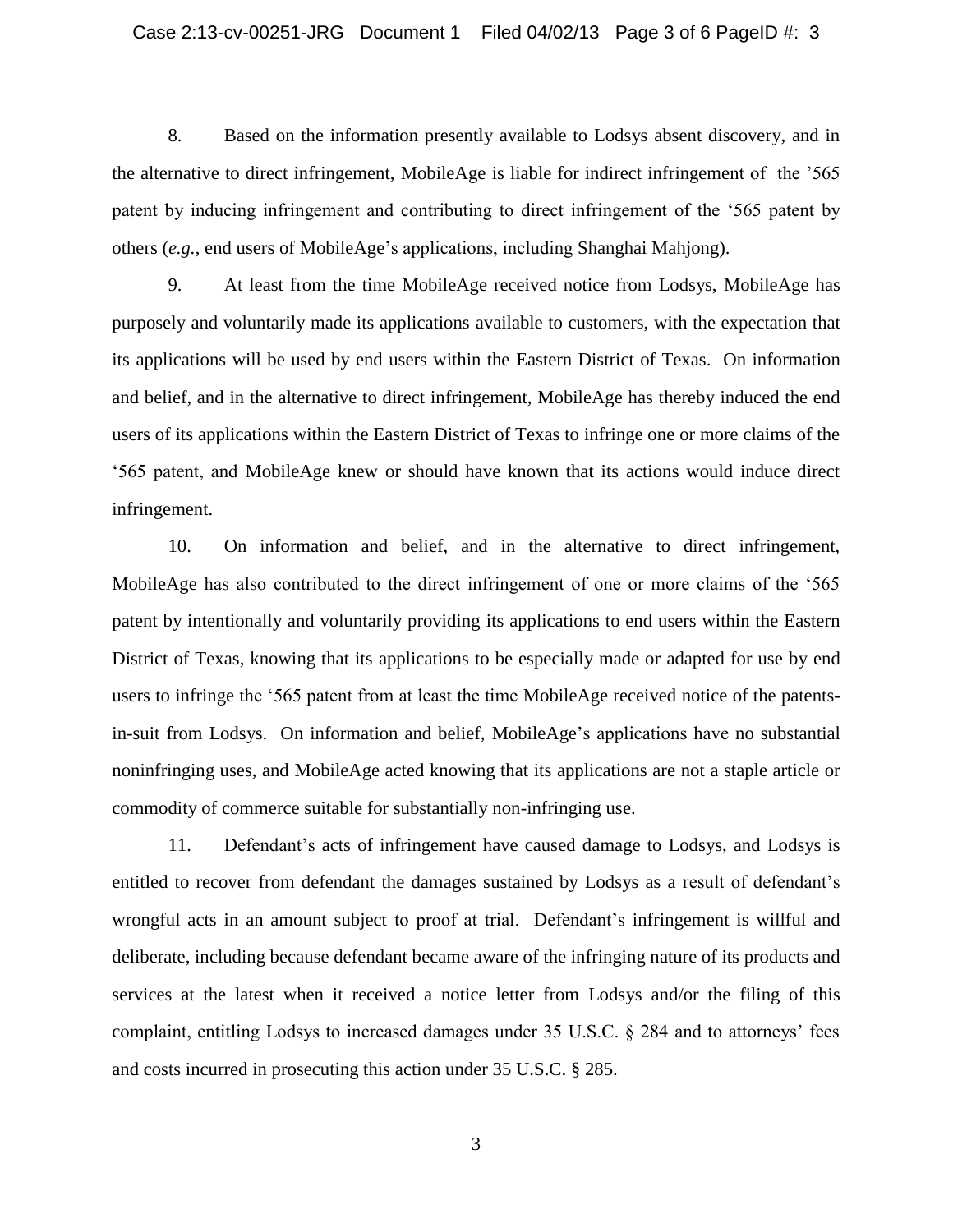#### **INFRINGEMENT OF U.S. PATENT NO. 7,222,078**

12. On May 22, 2007, U.S. Patent No. 7,222,078 (the "'078 patent") was duly and legally issued for "Methods and Systems for Gathering Information from Units of a Commodity Across a Network." A true and correct copy of the '078 patent is attached hereto as Exhibit B. Lodsys is the owner by assignment of all rights, title, and interest in and to the '078 patent.

13. On information and belief, MobileAge has infringed directly, indirectly, literally, under the doctrine of equivalents, contributorily, and/or through the inducement of others (including but not limited to users of MobileAge's applications), one or more of the claims of the '078 patent. On information and belief, MobileAge manufactures, uses, sells, imports, and/or offers to sell infringing products and/or services — including but not limited to MobileAge's applications such as Shanghai Mahjong — which infringe at least claims 1 and 69 of the '078 patent under 35 U.S.C. § 271.

14. Prior to filing this complaint, Lodsys informed MobileAge of the patents-in-suit and offered to enter into a licensing arrangement that would allow MobileAge to continue practicing the inventions claimed in patents-in-suit. MobileAge, however, chose not to enter into a licensing agreement. Instead, with knowledge of the patents-in-suit and disregard for Lodsys' patent rights, MobileAge chose to continue its infringement. On information and belief, MobileAge continued its infringement despite an objectively high likelihood that its actions constituted infringement of a valid patent (*i.e.*, the '078 patent). MobileAge was made aware and, therefore, knew of the risk that it infringed the '078 patent. Accordingly, MobileAge acted knowingly, willfully, and with intent to infringe the patents-in-suit.

15. Based on the information presently available to Lodsys absent discovery, and in the alternative to direct infringement, MobileAge is liable for indirect infringement of the '078 patent by inducing infringement and contributing to direct infringement of the '078 patent by others (*e.g.*, end users of MobileAge's applications, including Shanghai Mahjong).

16. At least from the time MobileAge received notice from Lodsys, MobileAge has purposely and voluntarily made its applications available to customers, with the expectation that

4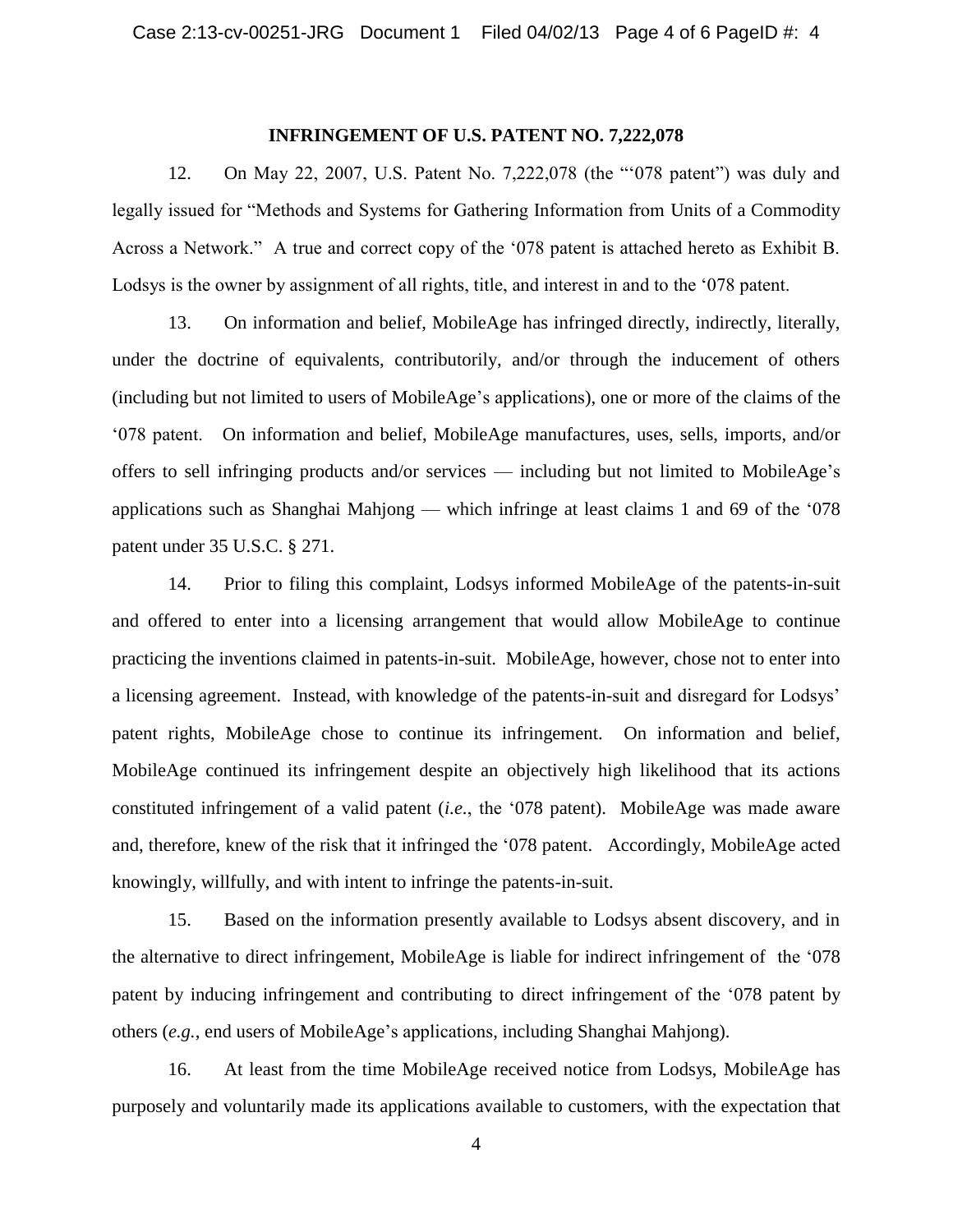its applications will be used by end users within the Eastern District of Texas. On information and belief, and in the alternative to direct infringement, MobileAge has thereby induced the end users of its applications within the Eastern District of Texas to infringe one or more claims of the '078 patent, and MobileAge knew or should have known that its actions would induce direct infringement.

17. On information and belief, and in the alternative to direct infringement, MobileAge has also contributed to the direct infringement of one or more claims of the '078 patent by intentionally and voluntarily providing its applications to end users within the Eastern District of Texas, knowing that its applications to be especially made or adapted for use by end users to infringe the '078 patent from at least the time MobileAge received notice of the patentsin-suit from Lodsys. On information and belief, MobileAge's applications have no substantial noninfringing uses, and MobileAge acted knowing that its applications are not a staple article or commodity of commerce suitable for substantially non-infringing use.

18. Defendant's acts of infringement have caused damage to Lodsys, and Lodsys is entitled to recover from defendant the damages sustained by Lodsys as a result of defendant's wrongful acts in an amount subject to proof at trial. Defendant's infringement is willful and deliberate, including because defendant became aware of the infringing nature of its products and services at the latest when it received a notice letter from Lodsys and/or the filing of this complaint, entitling Lodsys to increased damages under 35 U.S.C. § 284 and to attorneys' fees and costs incurred in prosecuting this action under 35 U.S.C. § 285.

#### **JURY DEMAND**

Pursuant to Rule 38 of the Federal Rules of Civil Procedure, Lodsys respectfully requests a trial by jury on all issues.

### **PRAYER FOR RELIEF**

WHEREFORE, Plaintiff Lodsys Group, LLC, respectfully requests entry of judgment in its favor and against defendant as follows:

(a) Declaration that defendant has infringed U.S. Patent No. 7,620,565 and U.S.